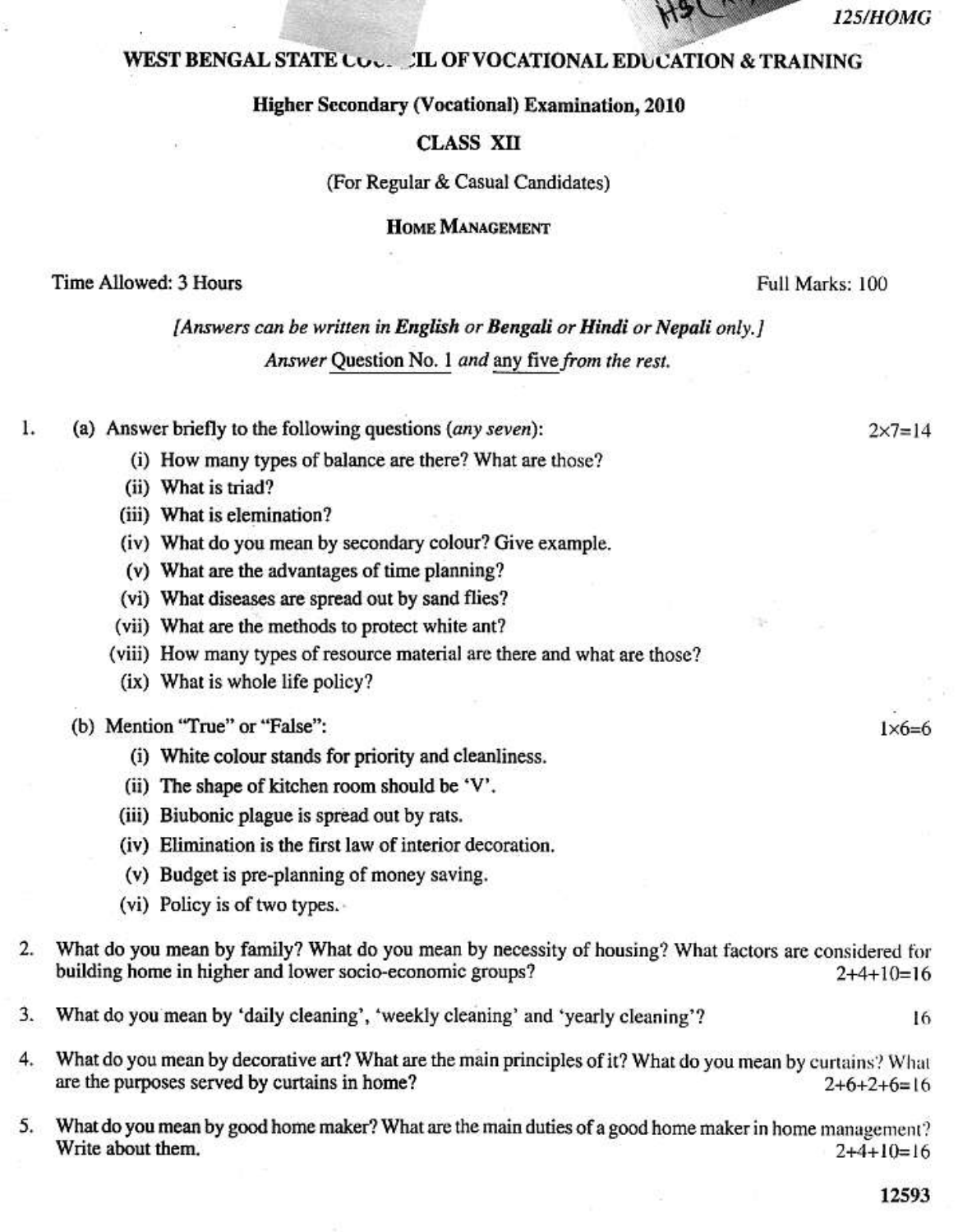- How many types of budget are there and what are those? Write about necessity of budget? What are the 6. objectives of investing family funds? What do you mean by investment credit, commercial credit and consumers'  $2+4+2+8=16$ credit?
- Plan for an ideal kitchen. What are the advantages of Gas, Mixer-Grinder-Juicer, Micro-oven and Pressure 7.  $6+6+4=16$ Cooker? What are the aims of distribution of labour?
- 8. Write short notes (any four):
	- (a) Children's clothes;
	- (b) Roller bandage and spica bandage;
	- (c) Effects of colour on mind;
	- (d) Differences between home management and planning;
	- (e) Flower arrangement.

# [Bengali Version]

াবাংলা অথবা ইংরাজী অথবা হিন্দী অথবা নেপালীতে উত্তর লেখা যাবে।।

প্রথম প্রশ্নটির উত্তর দেওয়া আবশ্যিক।

পরবর্তী প্রশ্নগুলোর মধ্যে থেকে যে কোন পাঁচটি প্রশ্নের উত্তর দাও।

(ক) নিচের প্রশ্নগুলির সংক্ষিপ্ত উত্তর দাও (যে কোন সাতটি) ঃ S I

- (i) সামঞ্জস্য কয় প্রকারের ও কী কী?
- $(ii)$  এয়ী কী?
- (iii) বৰ্জন কী?
- (iv) মিশ্রবর্ণ কাকে বলে উত্তর দাও।
- (v) সময় পরিকল্পনার সুবিধাগুলি কী কী?
- (vi) বালুমক্ষিকা কী কী রোগ ছড়ায়?
- (vii) উই প্রতিরোধের উপায়ণ্ডলি কী?
- (viii) পার্থিব সম্পদ কয় প্রকারের ও কী কী?
	- $(ix)$  আজীবন বীমা কী?
- (খ) 'সত্য' বা 'মিথ্যা' নির্দেশ কর ঃ
	- (i) সাদা রং পবিত্রতা ও পরিচ্ছন্নতার প্রতীক।
	- (ii) রান্নাঘরের আকৃতি হওয়া উচিত 'V'-এর মত।

 $82-9\times$ 

シニシメど

 $4 \times 4 = 16$